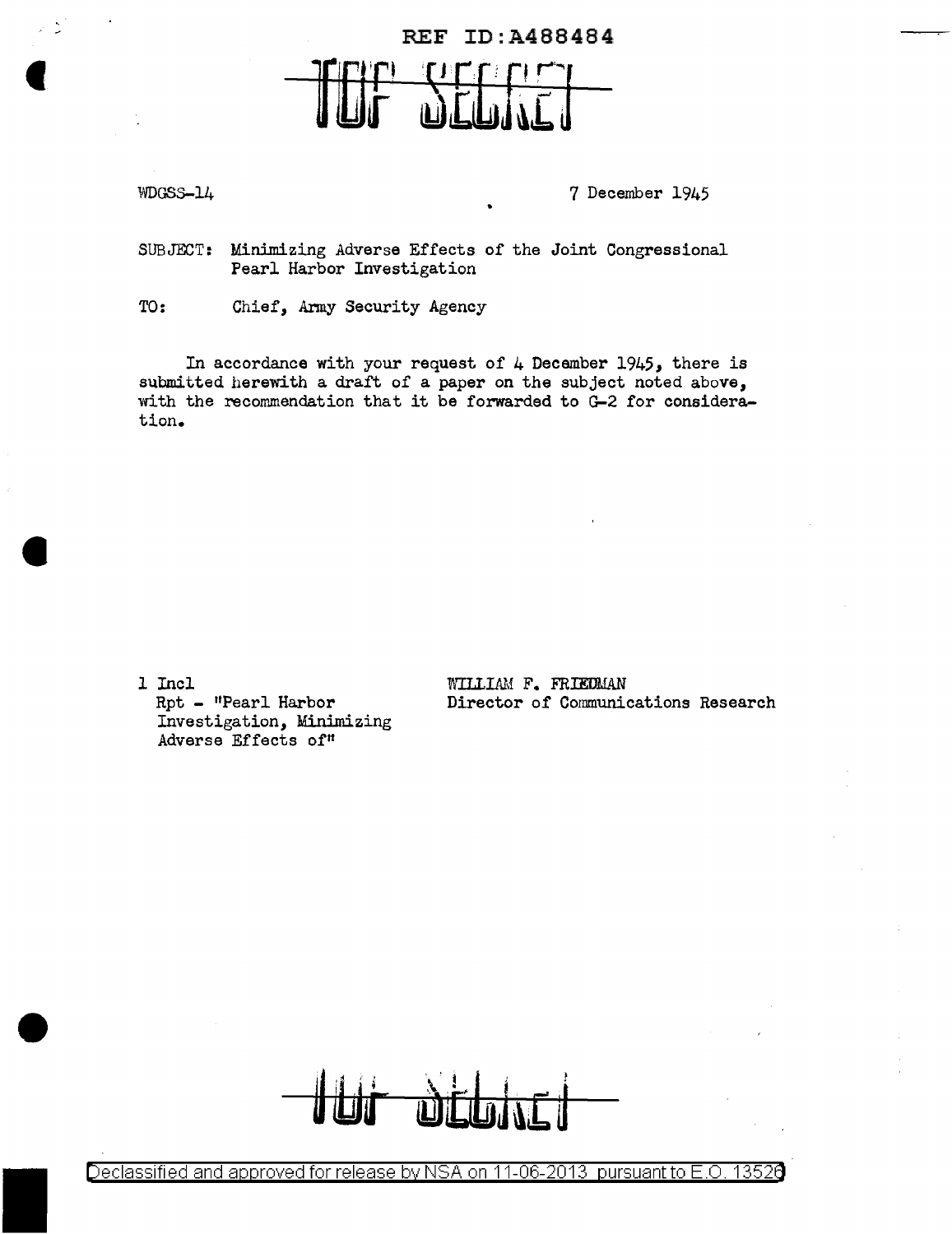

 $\bullet$ 

WDGSS-14 10 December 1945

SUBJECT: Pearl Harbor Investigation, Minimizing Adverse Effects of

TO: Deputy Chief, Military Intelligence Service Room 2E *800,* l'he Pentagon Washington 25, D. c.

1. The testimony now being presented before, and the results being produced by, the Joint Congressional Investigation of the Japanese surprise attack on Pearl Harbor on 7 December 1941, are being widely publicized throughout the nation and the world. This testimony and the results of the investigation will probably have a very important direct effect upon our future activities. They may also effect the War Department as a whole, the Navy Department, the State Department, and other governmental departments. They may, in fact, impringe on future Army-Navy relations, as well as United States-British relations in the communications intelligence field.

2. If certain phases of, or lines of questioning followed in the investigation are based upon serious misconceptions, misapprehensions, and misunderstandings relating to cryptologic science, as seems obviously to be the case, then it appears to be important to try to remove the basis for them insofar as possible, by adopting a course of action likely to bring a better understanding of the basic philosophy and techniques upon which cryptologic science rests.

J. Some of the misconceptions referred to in paragraph 2 are as follows:

a. That hundreds of messages offered in evidence constitute documents the availability of which is to be taken as a matter of normal expectancy; that it should and can be taken for granted that the solution of cryptograms is something that can be achieved under all circumstances; that the Army and Navy communications intelligence services should and can always be expected to be successful in doing so because it is normal to expect them to do so.

b. That the reason for trying to suppress all the facts concerning the Pearl Harbor disaster was purely political; that there was no sound reason, other than political, why all the facts concerning the disaster should not have been disclosed immediately or soon

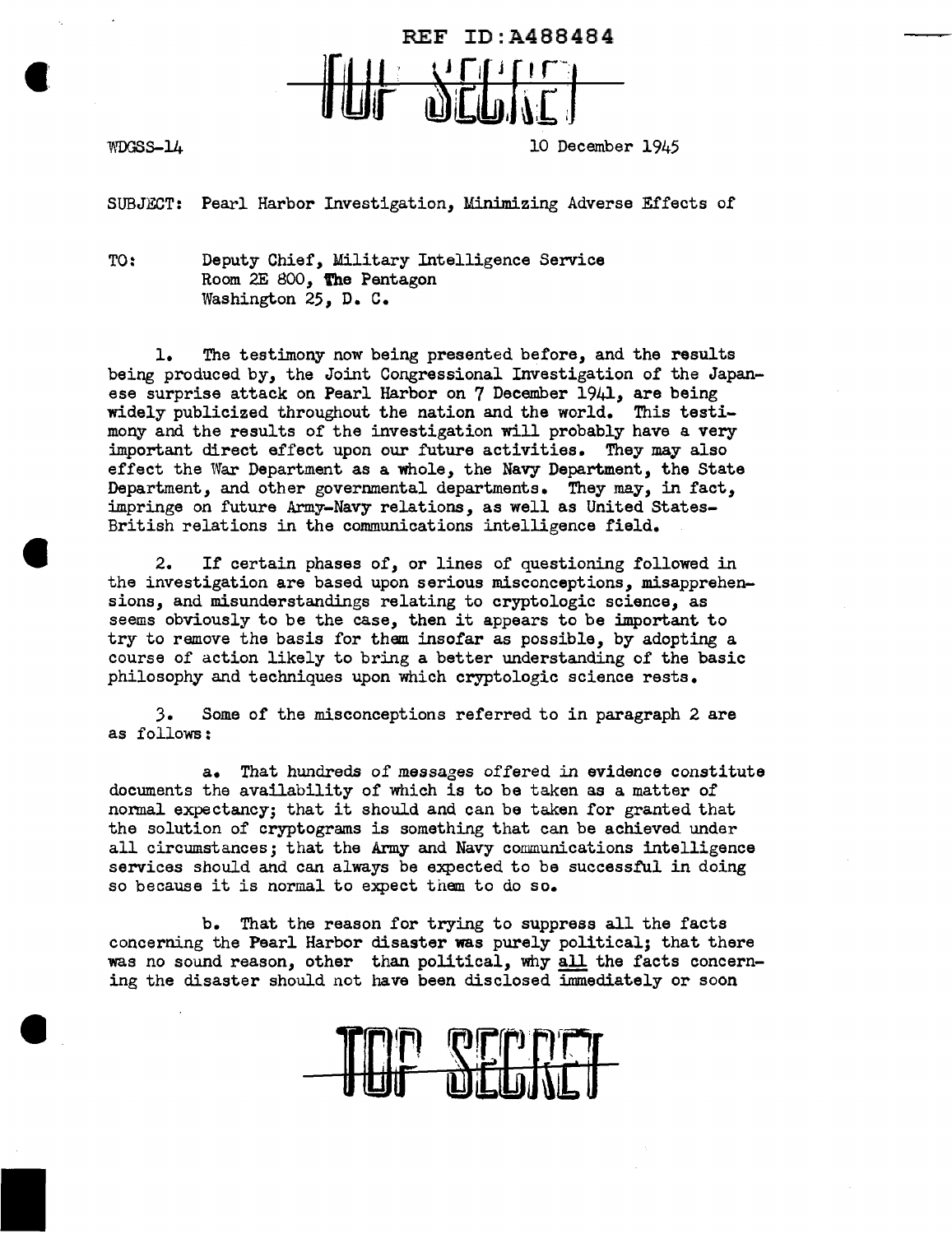

WDGSS-14 (10 December 1945)

after the event; moreover, that even at this late date there is no reason other than political for withholding certain facts, because there is no further need for secrecy about any aspects of the disaster; finally, that no harm whatever can come from a full and complete disclosure of all the facts.

c. That cryptanalytic processing can be conducted on a production line assembly basis  $-$  the raw material can be inserted at one end of the line, and finished intelligence emerges at the other.

d. That the solution of the Japanese codes must have been a relatively simple job, judging from certain of the messages entered in evidence, such as the Trans-Pacific Telephone messages, the Winds Code messages, etc.

e. That the Army and the Navy were delinquent in translating certain messages, and that there were numerous avoidable delays; this leads to the misconception that the business of solving and translating cryptograms is now as simple as, or only a little more complicated than, reading the daily newspaper.

f. That information that might have been sent to the Commanders in the field but was withheld was so treated because of serious apprehensions regarding the security of Army and/or Navy cryptographic systems.

g. That the Army cryptographic systems are far interior in security to the Navy systems.

h. That no code or cipher can hereafter be trusted; that they can all be read and read quickly by experts; that therefore, apprehen*sions* as to the security of our highest governmental communications are warranted.

i. That the information derived from communications intelligence was improperly handled before Pearl Harbor, and therefore, it was probably improperly handled after that disaster, so that the contribution of communications intelligence toward the ultimate victory must have been quite insignificant.

j. That a world-wide spy system would produce a greater quantity of reliable intelligence than communications intelligence can produce.

k. That the solution of some cryptograms involves slight-ofhand, legerdemain, mystical processes and guess-work; that one can never be sure of the validity of the translation of a cryptogram;

f Ofring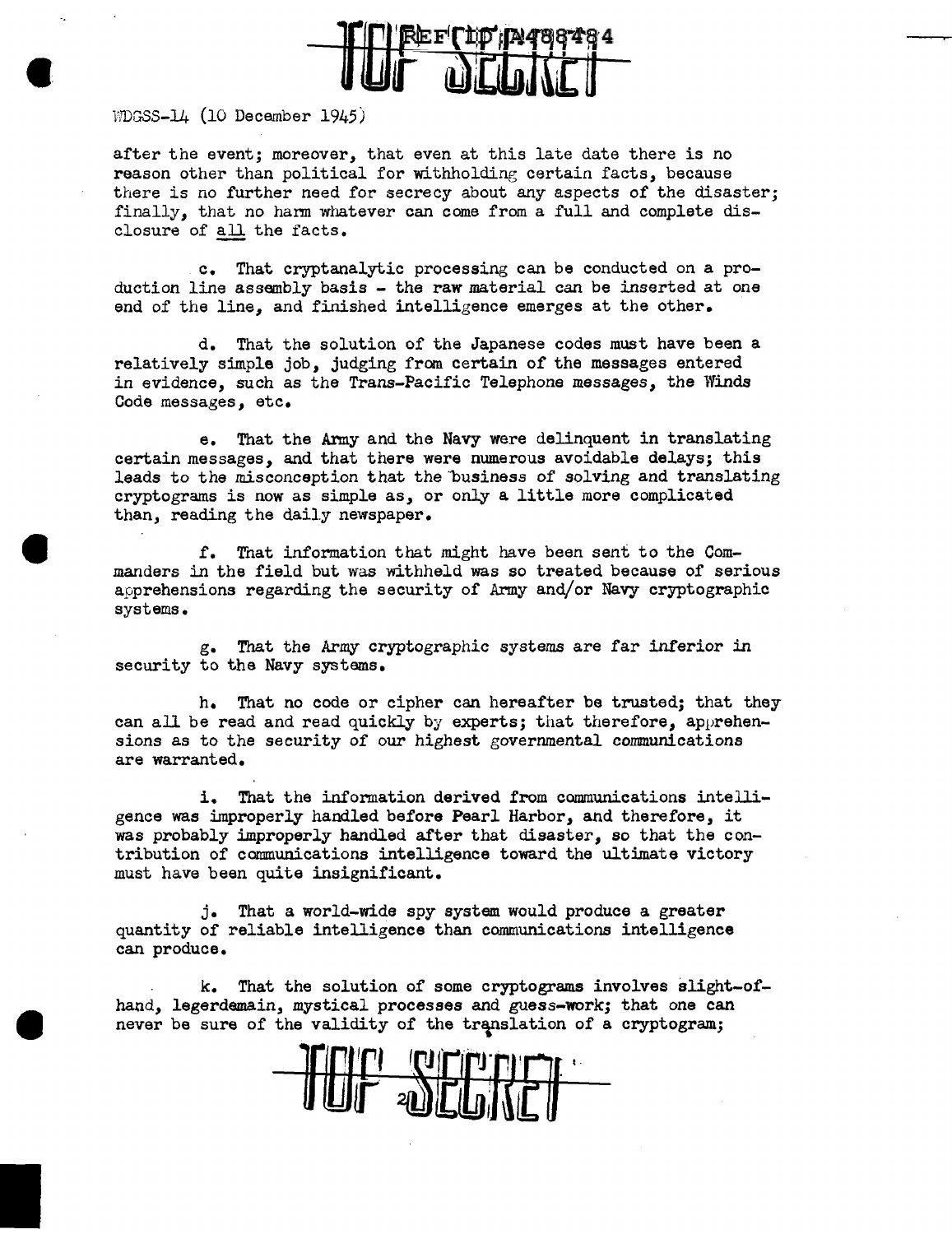

 $1.10$ GSS- $14$ . (10 December 1945

that the science of cryptanalysis does not rest upon the same secure foundation that other sciences rest upon, and that therefore, the validity of the results of cryptanalysis cannot be demonstrated and proved, as can the results of other scientific work.

1. That building up a staff of cryptanalytic experts is a simple matter, to be taken as a matter of course because there are in civil life experts available in all fields of knowledge, including cryptography and cryptanalysis.

m. That governmental cryptanalytic activities during peacetime can be conducted in the same manner and on the same basis that all other governmental scientific activities are conducted, whereas, as a matter of fact, from 1930 to 7 December 1941, the government itself, by engaging in intercept and cryptanalytic work, conspired to violate the law by inducing and hiring people to enter upon activities which are under our present laws criminal offenses, and which made every member of the communications intelligence services of the Army and the Navy subject to heavy fines and imprisonment. If anybody wanted to make a test case, it would have been possible to prosecute and possibly convict all members of those services during the period indicated because they themselves did or caused others to perform the following acts: interception, solution, translation, and dissemination of the very messages introduced in evidence in this hearing.

n. That the obtaining of the raw material for cryptanalysis is an easy matter; that the interception of all radio traffic is an easy matter; and that the obtaining of cable and wire traffic is to be taken for granted at all times, whereas, as a matter of fact, it is decidedly illegal under our present laws to do any one of those things in peacetime.

4. It is unnecessary here to set forth in detail the facts which may be adduced to combat the misconceptions listed in paragraph *3.*  These facts are well known to those who have had the advantage of daily contact with the work of and the results obtained by the communications intelligence services. But these facts are not so well known or clear to the members of the Joint Committee or to its Counsel. To give them an opportunity to learn these facts would be conducive to the public interest. It would obviously not be necessary to spread the facts on the front pages of the newspapers of the country; but by giving the Committee and its Counsel a better conception, appreciation, and understanding of cryptography and cryptanalysis, it is possible that the serious danger to the future continuity and success of our communications intelligence services that will result from a full disclosure of all the facts may be minimized.

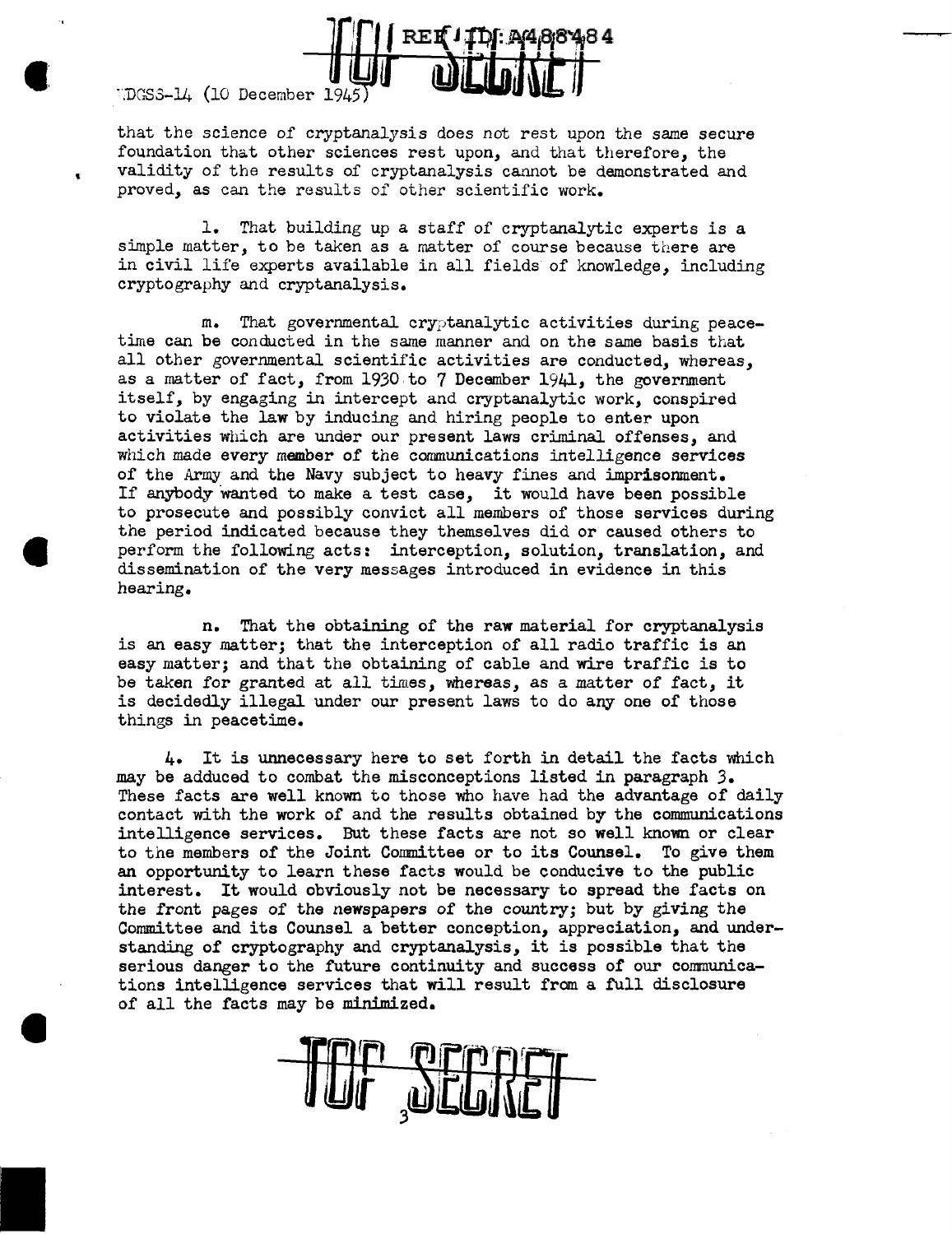

WDGSS-14 (10 December 1945)

5. There is an additional reason for 1•educating11 the Committee and its Counsel. No matter what happens from now on in the Pearl Harbor investigation, sufficient information concerning cryptanalysis has already been disclosed to put every government in the world on guard against the communications intelligence services of all other governments. They are going to look into and improve their cryptographic techniques and methods, with the result that we may now look forward more or less apprehensively to the time, within a few years, when our success in the cryptanalytic field will be a glory of the past. This will be the case unless we are provided with the means for expanding our research to the extent made necessary by the very disclosures of the present investigation. We will need to do more disclosures of the present investigation. work than ever before. There are on the Committee members of Congress who will be in a position to help us obtain the necessary legislation and funds to support our work. By "educating" them we will help ourselves.

6. It is therefore recommended that steps be taken as soon as possible to invite the whole Committee and its Counsel, together with the new Chief of Staff and the Secretary of War, to visit this station and to make a tour of its activities for their better orientation in cryptology. And the psychological time to do this is now, not six months from how. For we could not only capitalize on the undoubtedly good impression which General Marshall will make on the Committee, but also take advantage of the circumstance that the Counsel of the Committee now appears to be surfeited with the uninformed line of questioning followed by certain members of the Committee.

> W. PRESTON CORDERMAN Brigadier General, USA Chief, Army Security Agency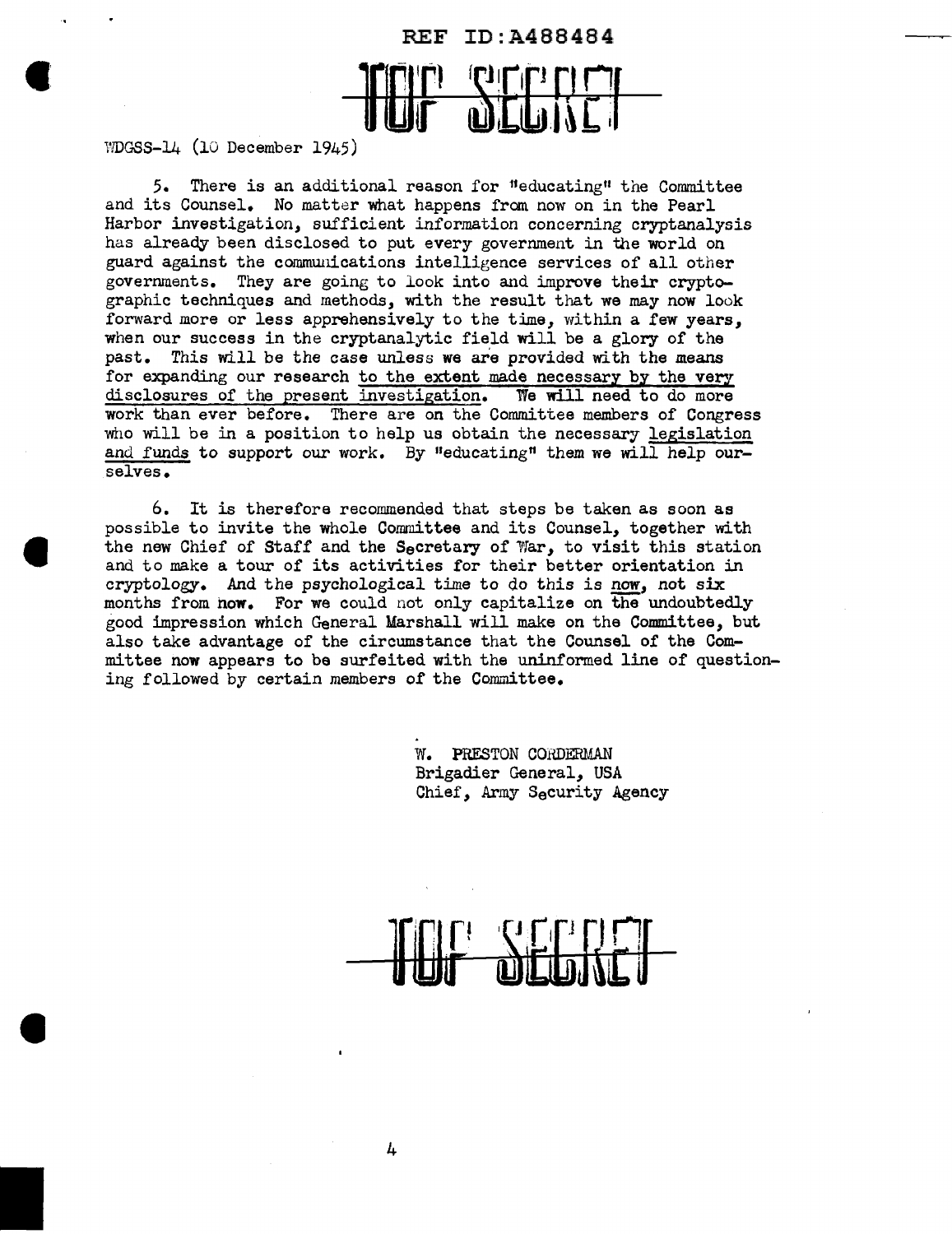## REF ID: A488484

WDGS3-14

7 December 1945

 $t_{\rm{max}}$ 

SUBJECT: Minimizing Adverse Difects of the Joint Congressional Pearl Herbor Investigation

 $10:$ Chief, Army Security Agency

In accordance with your request of 4 December  $1945$ , there is submitted herewith a draft of a paper on the subject noted above, with the recommendation that it be forwarded to G-2 for consideration.

1 Incl **Fpt - "Peerl Harbor** Investigation, Minimising Adverse Fffects of\*

WILLIAM F. FRIEDMAN Director of Communications Research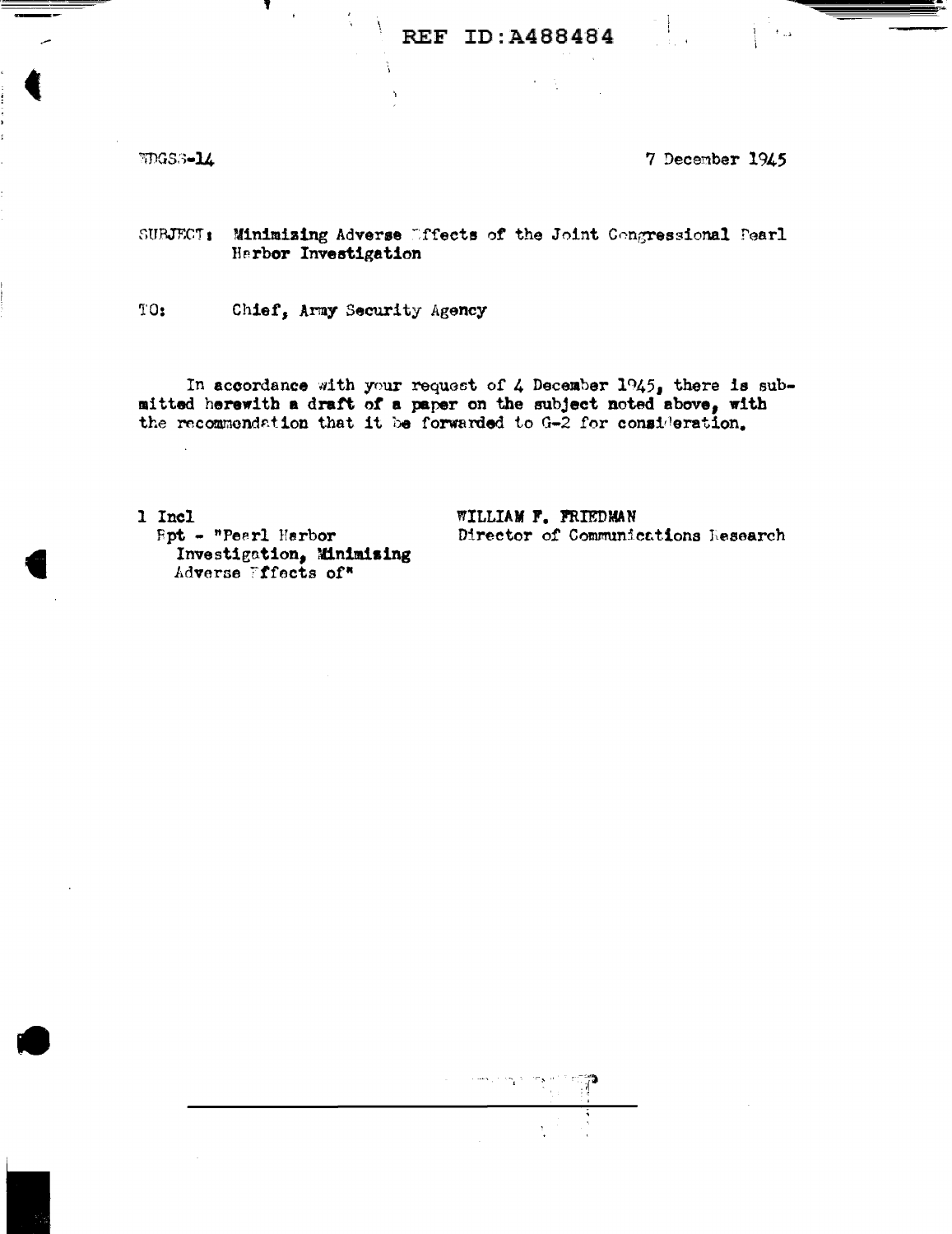

WDGSS-14

10 December 1945

SUPJECT: Pearl Harbor Investigation. Enimising Adverse Effects of

TO:

Peputy Chief, Military Intelligence Sarvice Boom 2E 800, The Pentagon Weshington 25, D. C.

1. The testimony now being presented before, and the results being produced by, the Joint Congressional Investigation of the Japanese surprise attack on Pearl Harbor on 7 December 1941, are being widely publicised throughout the nation and the world. This testimony and the results of the investigation will probably have a very Important direct effect upon our future activities. They may also offect the War Pepartment as a whole, the Navy Department, the State Department, and other governmental departments. They may, in fact, impings on future 'rmy-Navy relations, as well as United States-"ritish relations in the communications intelligence field.

2. If certain phases of, or lines of questioning followed in the investigation are based upon serious misconceptions, misapprehensions, and misunderstandings relating to cryptologic science, as seems obviously to be the case, then it appears to be important to try to remove the basis for them insofar as possible, by adopting a course of action likely to bring a better understanding of the basic philosophy and techniques upon which cryptologic science rests.

3. Some of the misconceptions referred to in paragraph 2 are as follows:

a. That hundreds of messages offered in evidence constitute documents the availability of which is to be taken as a matter of normal expectancy; that it should and can be taken for granted that the solution of cryptograms is something that can be schieved under all circumstances; that the Army and Nevy communications intelligence services should and can always be expected to be successful in doing so because it is normal to expect them to do so.

b. That the reason for trying to suppress all the facts concerning the Pearl Harbor disaster was purely political; that there was no sound reason, other than political, why all the facts concerning the disaster should not have been disclosed invedictely or soon

 $\mathcal{L}_{\mathcal{L}_{\mathcal{L}_{\mathcal{L}}}^{\mathcal{L}_{\mathcal{L}}}(\mathcal{L}_{\mathcal{L}_{\mathcal{L}}}^{\mathcal{L}_{\mathcal{L}}}(\mathcal{L}_{\mathcal{L}_{\mathcal{L}}}^{\mathcal{L}_{\mathcal{L}}}(\mathcal{L}_{\mathcal{L}_{\mathcal{L}}}^{\mathcal{L}_{\mathcal{L}}}(\mathcal{L}_{\mathcal{L}_{\mathcal{L}}}^{\mathcal{L}_{\mathcal{L}}}(\mathcal{L}_{\mathcal{L}_{\mathcal{L}}}^{\mathcal{L}_{\mathcal{L}}}))})$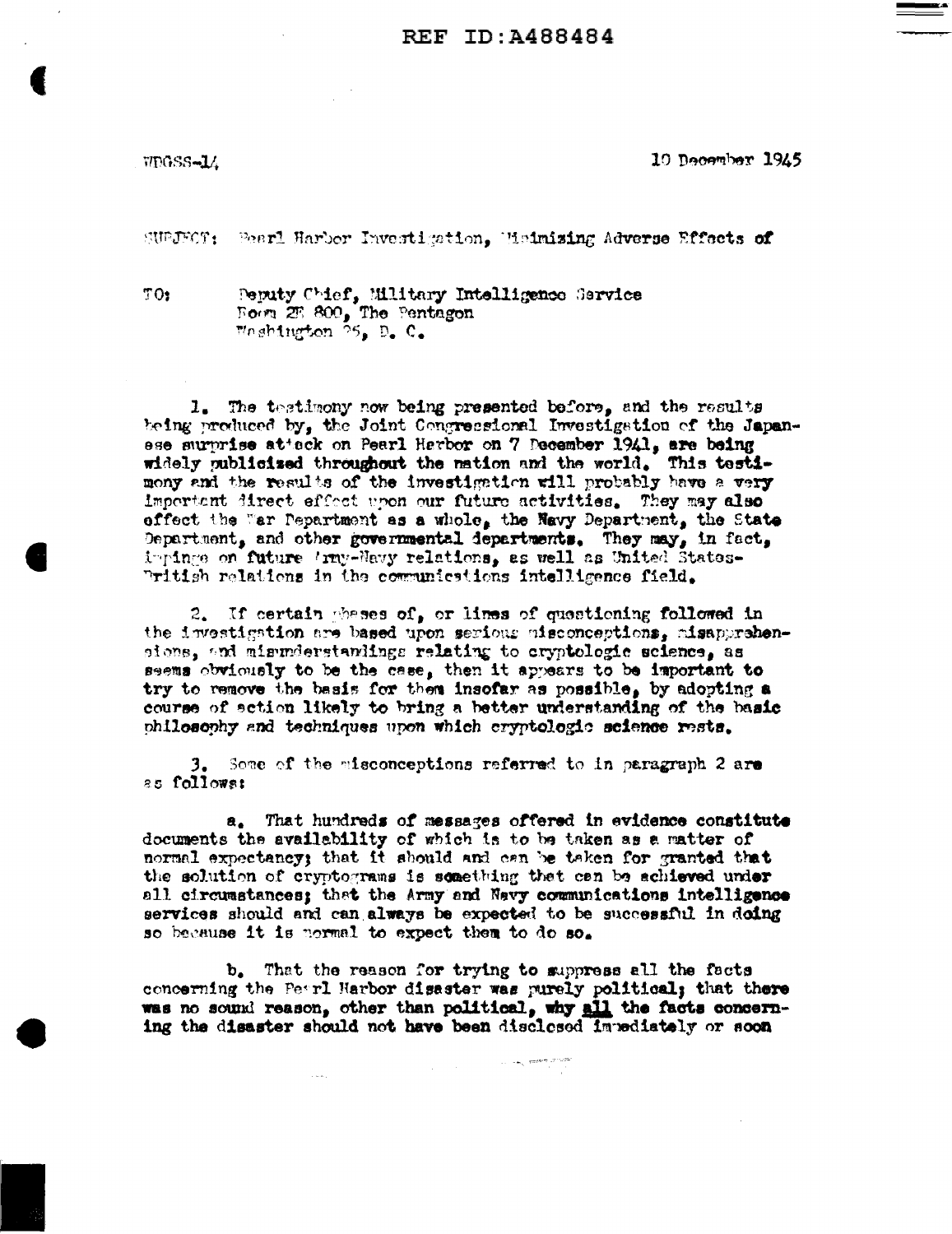

after the event; moreover, that even at this late date there is no reason other than political for withholding certain facts, because there is no further need for secrecy about any aspects of the disaster; finally, that no harm whatever can come from a full and complete disclosure of all the facts.

e. That exyptanalytic processing can be conducted on a production line assembly basis - the raw material can be inserted at one end of the line, and finished intelligence emerges at the other.

d. That the solution of the Japanese codes must have been a relatively simple job, judging from certain of the messages entered in evidence, such as the Trans-Pacific Telephone messages, the "inds Code messages, etc.

 $\bullet$ . That the Army and the Navy were delinquent in translating certain messages, and that there were numerous avoidable delays; this leads to the misconception that the business of solving and translating cryptograms is now as simple as, or only a little more complicated than, reading the daily newspaper.

f. That information that right have been sent to the Commanders in the field but was withheld was so treated because of serious apprehensions regarding the security of Army and/or Navy cryptographic systems.

That the Army cryptographic systems are far inferior in В. security to the Navy systems.

That no ocde or cipher can bereafter be trusted; that they h. can all be read and read quickly by experts; that therefore, apprehensions as to the security of our highest governmental communications are warranted.

1. That the information derived from communications intelligence was improperly handled before Pesrl Harbor, and therefore, it was probably improperly handled after that disaster, so that the contribution of communications intelligence toward the ultimate victory must have been quite insignificant.

That a world-wide spy system would produce a greater  $j_{\bullet}$ quantity of reliable intelligence than communications intelligence can produce.

k. That the solution of some cryptograms involves slight-ofhand, legerdemain, mystical processes and guess-work; that one can never be sure of the validity of the translation of a cryptogram;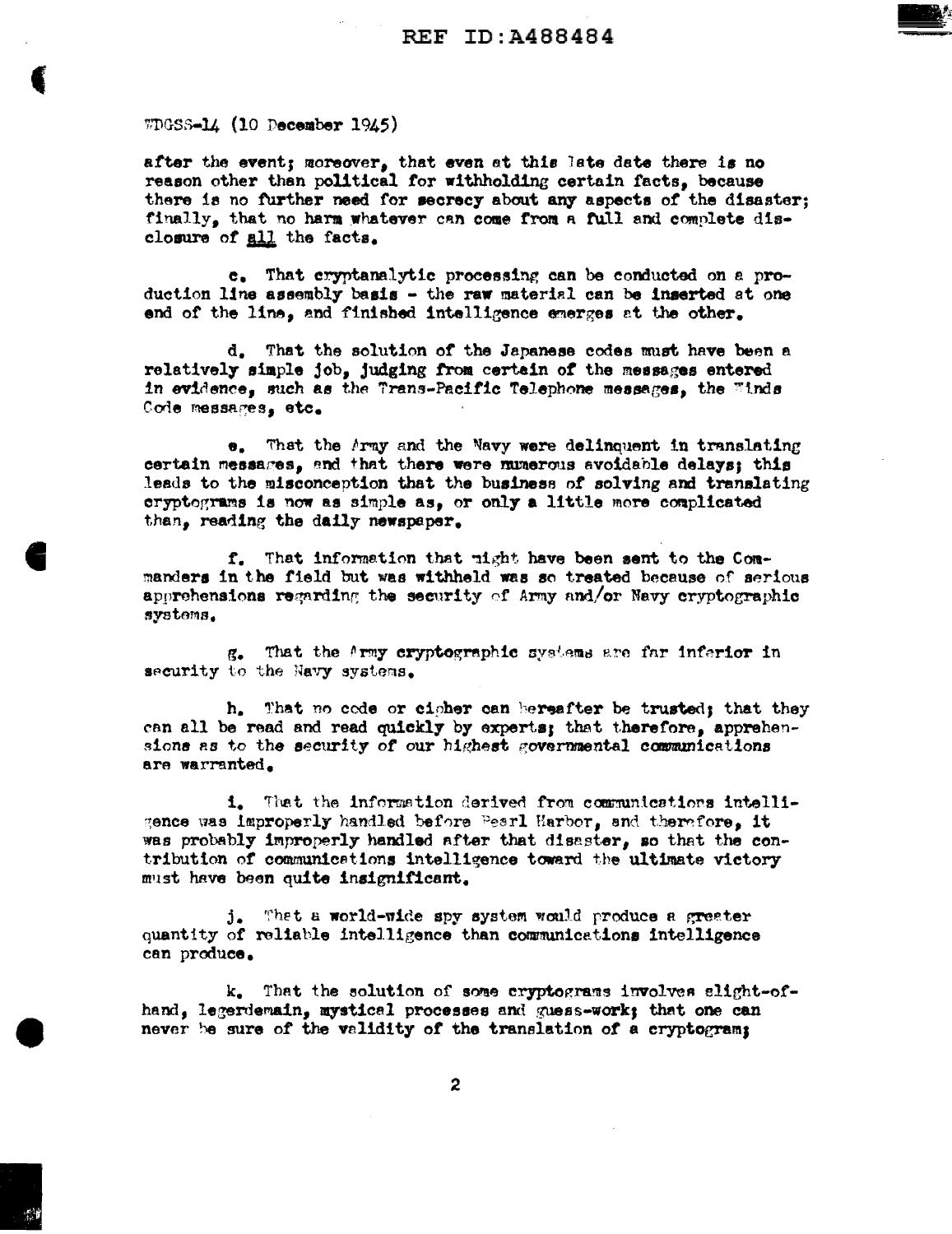

 $MTGSS - L4$  (10 December 1945)

that the science of cryptanalysis does not rest upon the same secure foundation that other sciences rest upon, and that therefore, the validity of the results of cryptanalysis cannot be demonstrated and proved, as can the results of other scientific work.

1. That building up a staff of cryptanalytic experts is a simple matter, to be taken as a matter of course because there are in civil life experts evailable in all fields of knowledge, including cryptography and cryptanalysis.

That governmental cryptanalytic activities during peace $m_{\bullet}$ time can be conducted in the same manner and on the same basis that all other governmental scientific activities are conducted, whereas, as a matter of fect, from 1930 to 7 December 1941, the government itself, by engaging in intercept and cryptanalytic work, conspired to violate the law by inducing and hiring people to enter upon activities which are under our present laws criminal offenses, and which made every member of the communications intelligence services of the Army and the Navy subject to heavy fines and imprisonment. If anybody wanted to make a test case, it would have been possible to prosecute and possibly convict all members of those services during the period indicated because they therselves did or caused others to perform the following acts: interception, solution, translation, and dissemination of the very messages introduced in evidence in this hearing.

n. That the obtaining of the raw material for cryptanalysis is an easy natter; that the interception of all radio traffic is an easy matter; and that the obtaining of cable and wire traffic is to be taken for granted at all times, whereas, as a matter of fact, it is decidedly illegal under our present laws to do any one of those things in peacetime.

 $\Lambda$ . It is unnecessary here to set forth in detail the facts which may be adduced to combat the misconceptions listed in paragraph 3. These facts are well known to those who have had the advantage of daily contrict with the work of and the results obtained by the communications intelligence services. Fut these facts are not so well known or clear to the members of the Joint Committee or to its Counsel. To give them an opportunity to learn these facts would be conducive to the public interest. It would obviously not be necessary to spread the facts on the front pages of the newspapers of the country; but by giving the Committee and its Counsel a better conception, appreciation, and understanding of cryptography and cryptanalysis, it is possible that the serious danger to the future continuity and success of our communications intelligence services that will result from a full disclosure of all the facts may be minimized.